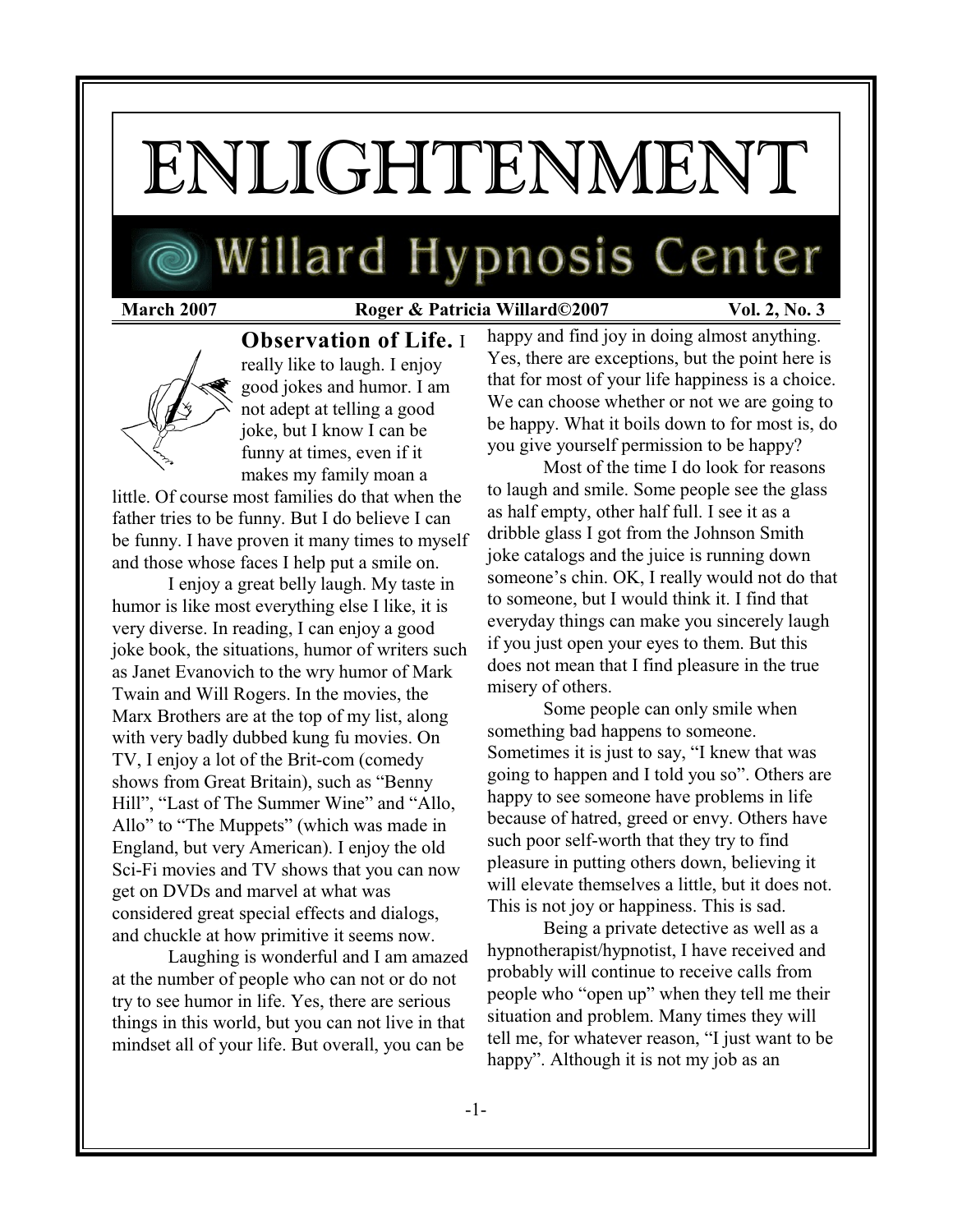investigator, I take a moment to shock a little reality into them. I tell them to go take drugs. This usually gets their attention. Now I really do not want anyone to take recreational drugs to make them happy, but the point is, a lot of people are happy and expect someone or something else to make them happy. I usually take just a minute to tell them that they should consider some counseling for this, hoping they will realize happiness starts from within. Also, that they must stop saying, "I want to be happy" but rather, "It is OK for me to be happy" and start looking for all the good things from within, making it a self-fulfilling prophecy to be happy. You either are or you are not. It is not something you can get from outside yourself. Others can give you reasons to open yourself up to happiness, but it is still up to you.

Look at the life of Mother Theresa. Here was a wonderful servant of God who surrounded herself willingly with some of the worst misery in the world (no exaggeration) yet she found joy. She was a far better person than me or ever will be. I admire her courage to do what she did, but also, how she could laugh with those who needed her most. If you look around you, I know you can find those whose lives' circumstances look far worst than yours, yet they are joyful, smiling and many times laughing at their own problems. They made a choice to be happy despite whatever life throws at them. Naturally, they, as we all do, have their moments of doubts and questions as why life has been as it is, but then they move on and enjoy what they have.

But getting back to laughter. It is a "given" that laughter is good medicine. Even medical studies show people heal faster with laugh therapy. And personally, I believe a good belly laugh can be one of the best personal therapies possible. There is something internally cleansing about it. A good laugh that

makes your sides hurt and brings you to the point of tears, can make you feel good the rest of the day. Some say, and I don't disagree, that you need a good cry sometimes. I say you need a good laugh most of the time. When a person laughs or smiles, they even look better. Whereas, a frown is very unattractive. People like to look at happy people. They like to be around happy people. Happy people make other people feel good. And happy people give off a positive energy. Have you ever noticed how unhappy people can take energy away from you? If you are not careful you can feel drained in just a few minutes of hanging around someone who is constantly complaining or unhappy about something or another. Soon you feel unhappy and may even start complaining also. Then no one feels good. And the rest of your day you feel miserable and don't know why.

Make a plan to let yourself be happy. You may first want to give yourself permission to be happy. You may have to remind yourself it is OK to be happy. How? Maybe put a picture of loved ones close to where you spend most of your time. I cannot be unhappy when I see a photo of my children or grandchildren (Of course I do have extraordinarily great children and grandchildren). Next, do one or more of the following; read a good comedic novel, a joke book, a book of comic strips (I really suggest Calvin and Hobbs if you can remember your childhood), a classic funny movie (Night At The Opera with the Marx Brothers is great), or plan a night at a comedy club. Then let yourself laugh out loud. Enjoy it and savor the feeling. Share it with others and you will grow in laughter and happiness. Remember, happiness is not the destiny, but rather it is the way in which you choose to travel on that path to whereever it is you are going.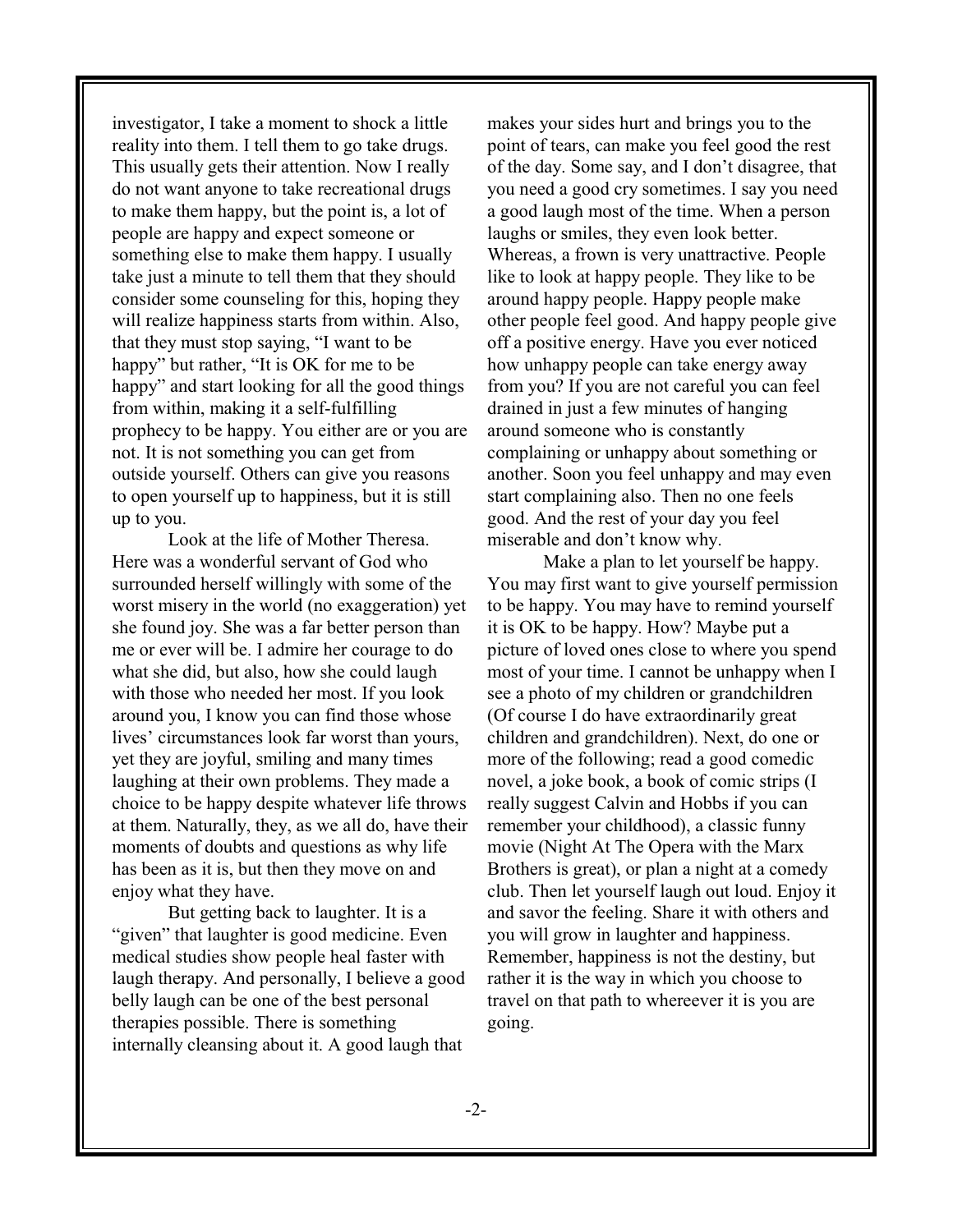

**Books We Liked.** Last month I told you

about a book called SPEAK AND GROW RICH. It is a very good book for those who are considering a career in

public speaking. The title is a "take-off" of a more popular book, *THINK AND GROW RICH*, by Napoleon Hill. This book is one of the original books on personal and professional self-help. Napoleon Hill rubbed elbows with some of the greatest self-made individuals of the early  $20<sup>th</sup>$  century in studying what makes a person successful.

The book itself is dated in some ways and the reader will find that even though examples and other points may not be up to date, the principles are still the same. It may not be easy reading for some who are not ready to be preached to a little. Hill believes profoundly in his writings and believes 100% that if the reader does what he says and applies the principles he expounds, success is guaranteed. Because of this, some may find it hard to accept.

Again, reaching back to last month, I started this newsletter in suggesting that you may want to share my OBSERVATION ON LIFE, the first article in the newsletter with some younger people. I will suggest something along the same lines here. Give a copy of this book to a young person who may be in their last year of high school and up. Give it to a college student, a person entering the real working world at the point they must start thinking beyond the next party or date they may have. Give it to a person who has ambition but lacks a plan to succeed. Give a copy to yourself and share the principle within it to others.

Many of the self-help books of today are written by people who take 99% of what Napoleon Hill says and rewords the concept

into their writings. Most of these writers usually try to make it sound original and never credit Hill for his years of research and study. This is not to say newer books should not be read, they should, but it is good to see the original works to get a better understanding of the concepts. By reading new self-help books that add to and provide new techniques and tools for self improvement and success, you increase your abilities to become the best and most successful person you can be.

So, why not buy a few copies of *THINK AND GROW RICH* and read or reread it for yourself. Then go out and share some copies with some young minds. You will help make them more self-sufficient and better at whatever they choose to do in life.

**Quotes we liked.** *"The man who goes*



*farthest is generally the one who is willing to do and dare. The surething boat never gets far from shore.*" by Dale Carnegie, motivational author. Taking risk is

part of life. And it is natural to reduce and eliminate as much risk as possible. But sometimes, nothing happens unless you take a chance. Whether in relationships, vocation or going on a trip, if you don't leave your comfort zone, you will not get anywhere. Nor will you probably achieve anything, nor will you have any kind of life. This is not to say that there are not times you play it safe, but rather, there are times you must be bold, despite fears and apprehensions. To grow, to do, and to become a new and better person, there will be risk. Persistence is another virtue that is necessary, but even in persistence, there is risk. That is, to continue when others will not. To continue when others tell you that it will never work or you will never get to your destination. Taking calculated risk and moving beyond what you